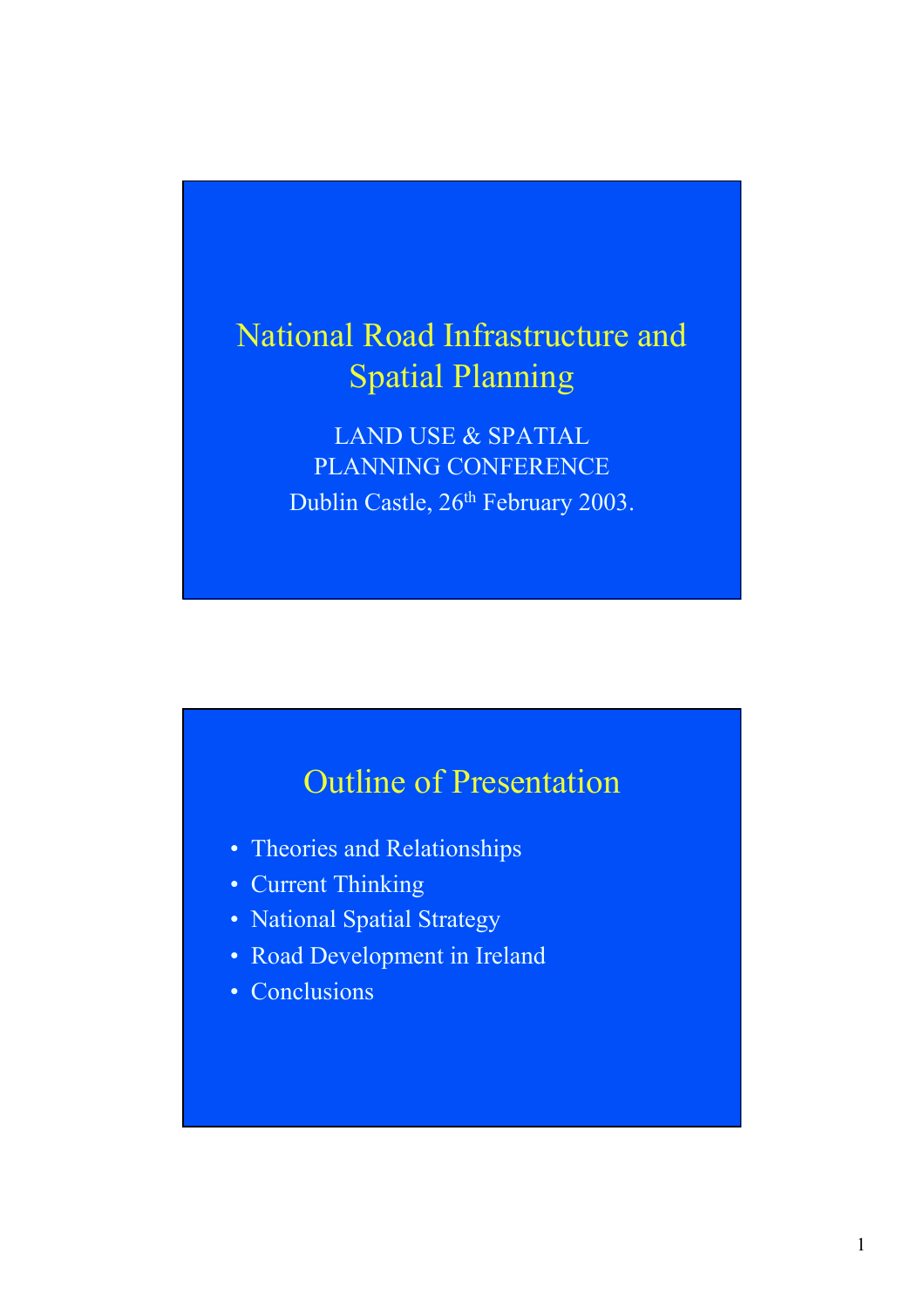#### Theories and Relationships

- Relationship between road infrastructure and planning/economic development is complex –
- Can only be assessed readily through research and data
- Road infrastructure can influence spatial planning, and can be affected by it through demand

#### Theories and Relationships

- Economic activity can be influenced by location, time, infrastructure, labour market, etc.
- The spatial relation of an economy is often expressed in terms of units such as tonne-kms
- If goods have to be transported to the market place, then the unit costs must be reduced for the price to remain competitive, all other things being equal.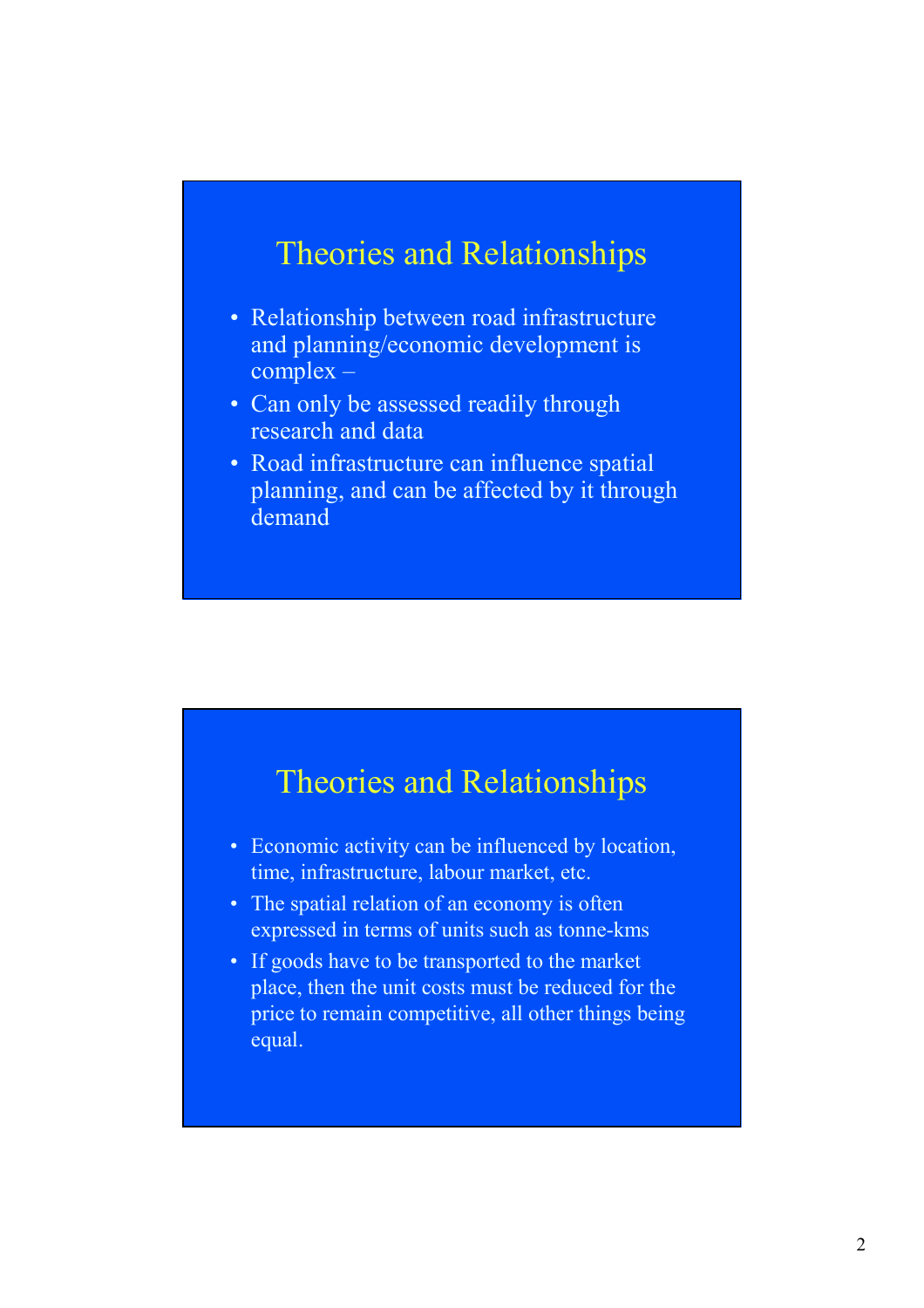## Theories and Relationships

- At a simple level, we can consider a locational line linking consumers with raw materials/firm location
- Where will industry decide to locate ?

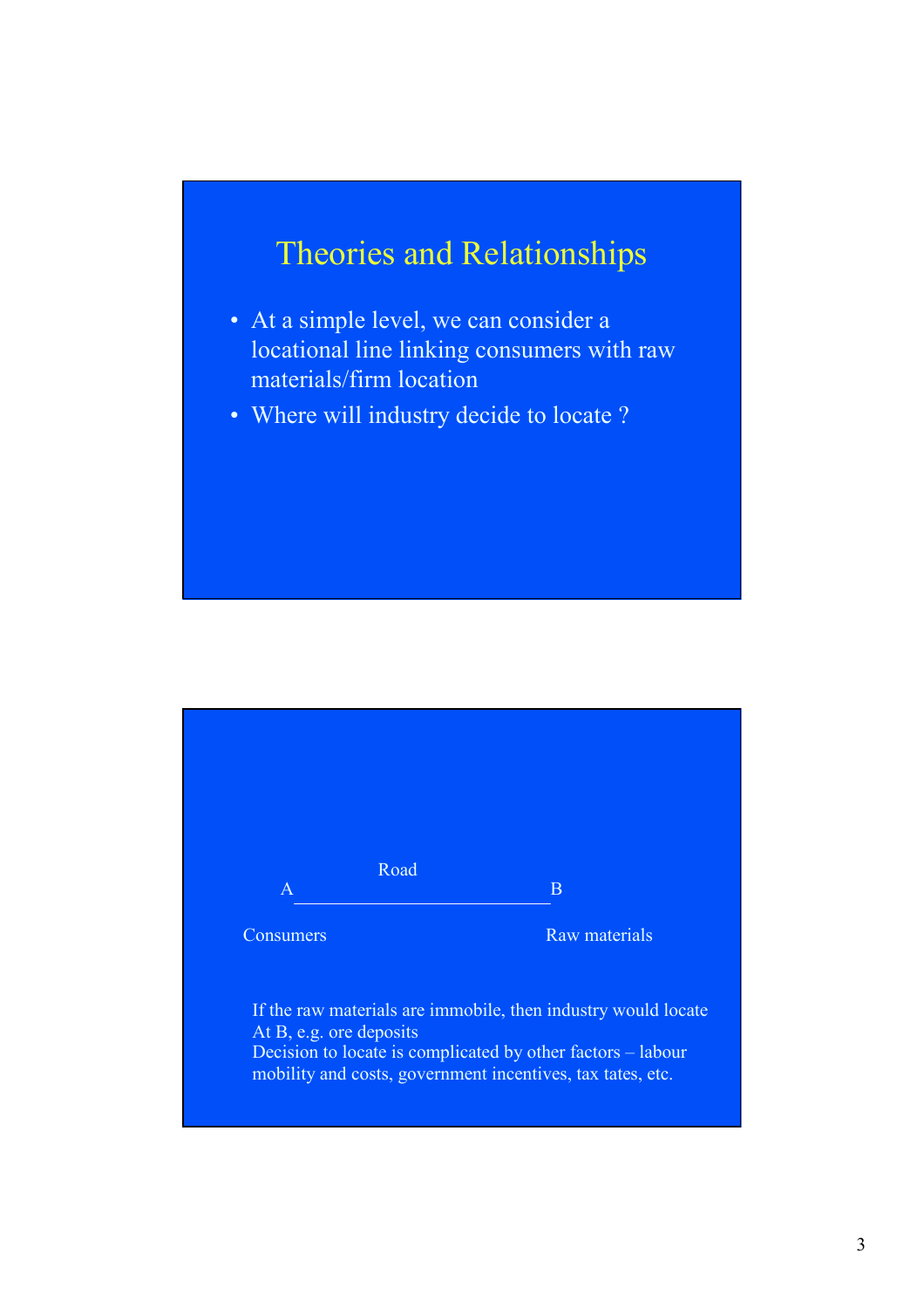#### Theories and Relationships

- Concise studies in the US on employment trends in the period 1958-63 found higher job growth in areas with Interstate highway access
- FHWA has concluded that economic progress could be correlated with highway improvements

#### Current Thinking

- Balanced regional development
- High quality road infrastructure
- Encourage the growth of the Gateway and Hub cities and towns
- Maintain economic development
- Support sustainable mobility, particularly in urban areas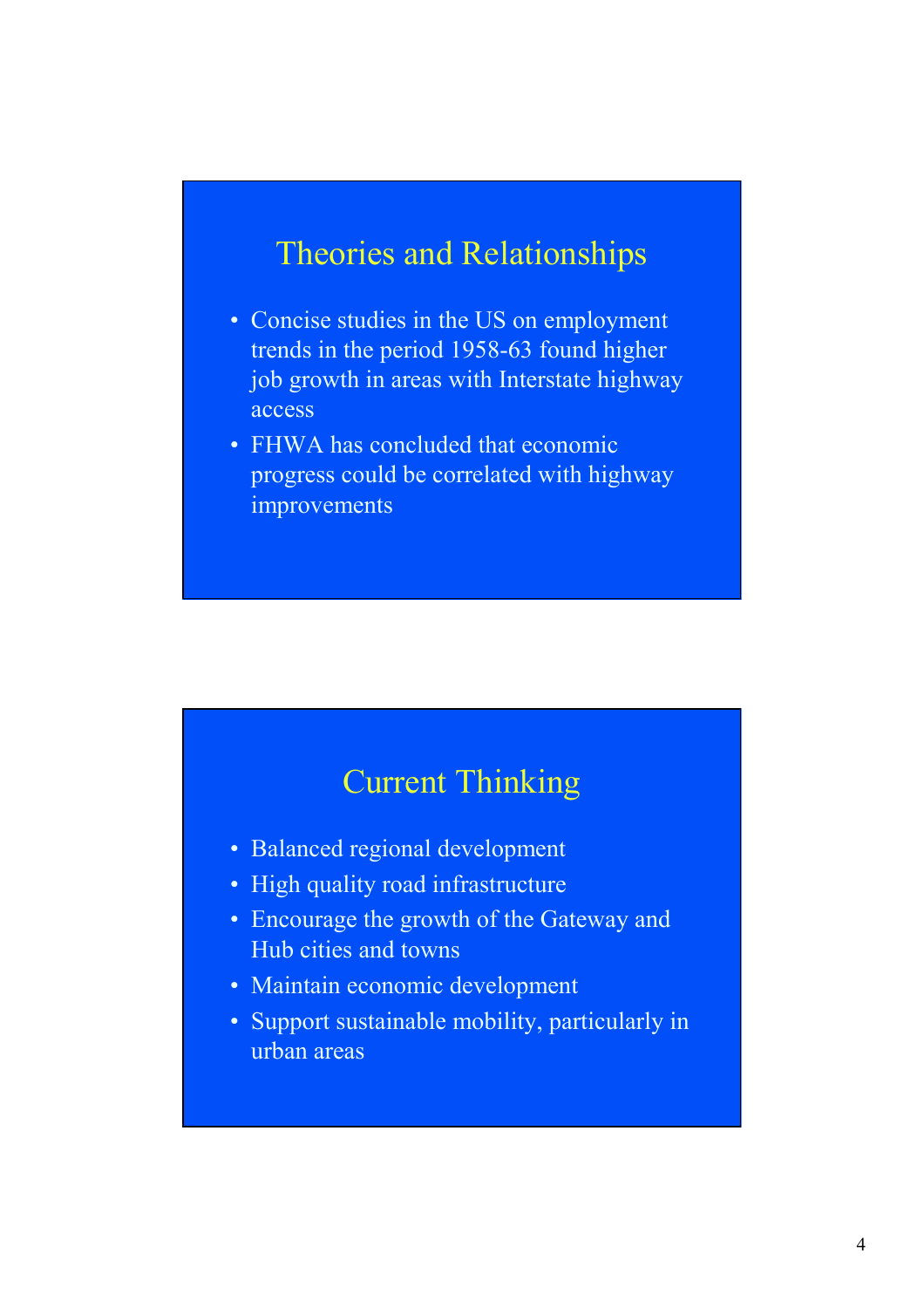## Road Infrastructure

- Facilitates the movement of goods, raw materials, and people;
- Facilitates the provision of bus based public transport;
- Reduces transportation costs;
- Provides labour mobility;
- Reduces congestion costs;
- Reduces the incidence and costs of accidents.

#### Road Infrastructure

- Roads continue to be the primary mode of internal transport in Ireland
- Carry 96% of passenger traffic
- Carry over 90% (about 93%) of freight transport
- Quality Access to Dublin Port is vital to support international goods movement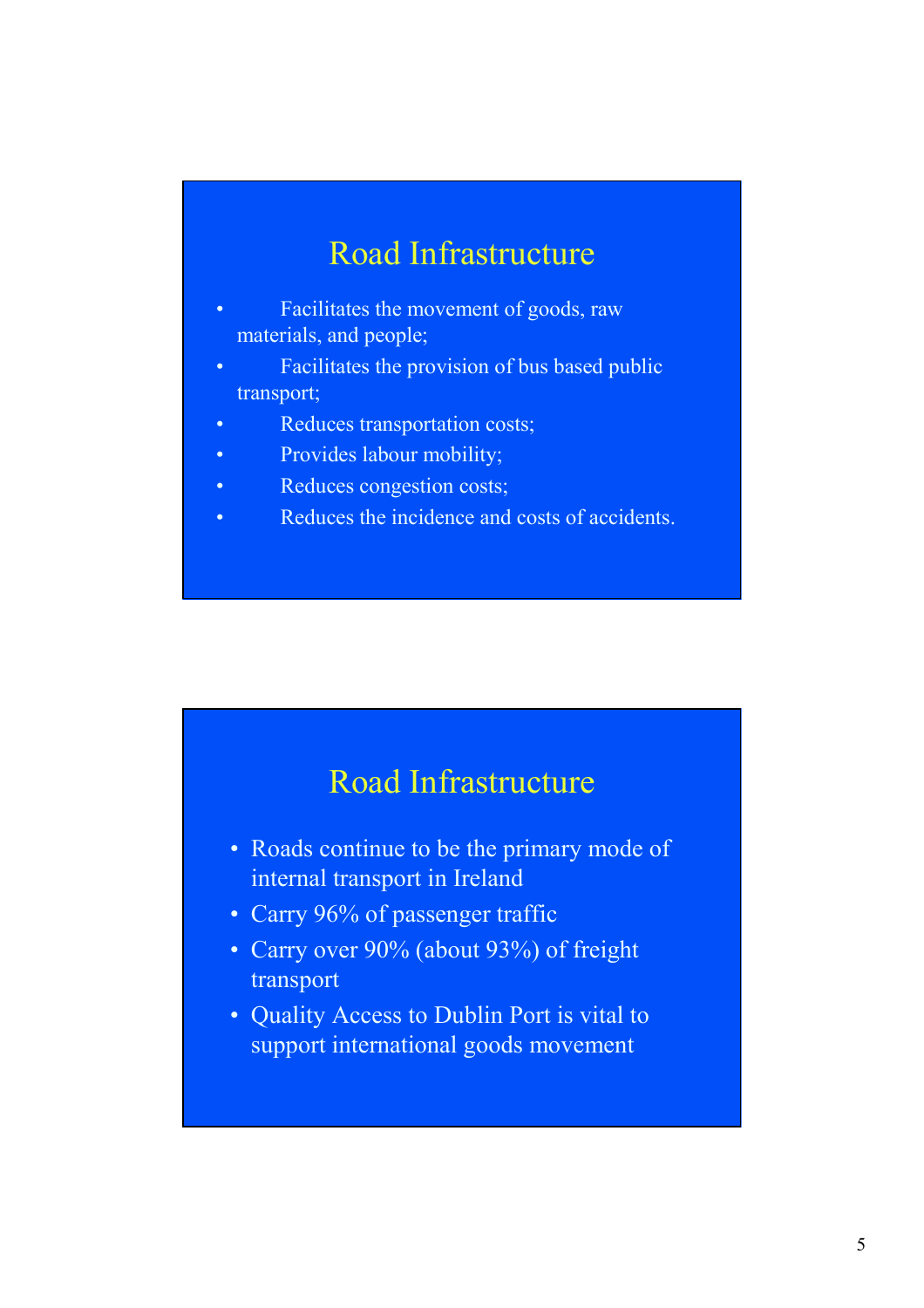

- Approx 95% of all imports and exports are carried by sea
- Dublin Port is the main sea access
- 2001 approx 73% of all RO/RO tonnage, and 66% of all LO/LO tonnage, passed through Dublin Port
- Quality road links are vital Dublin Port Tunnel

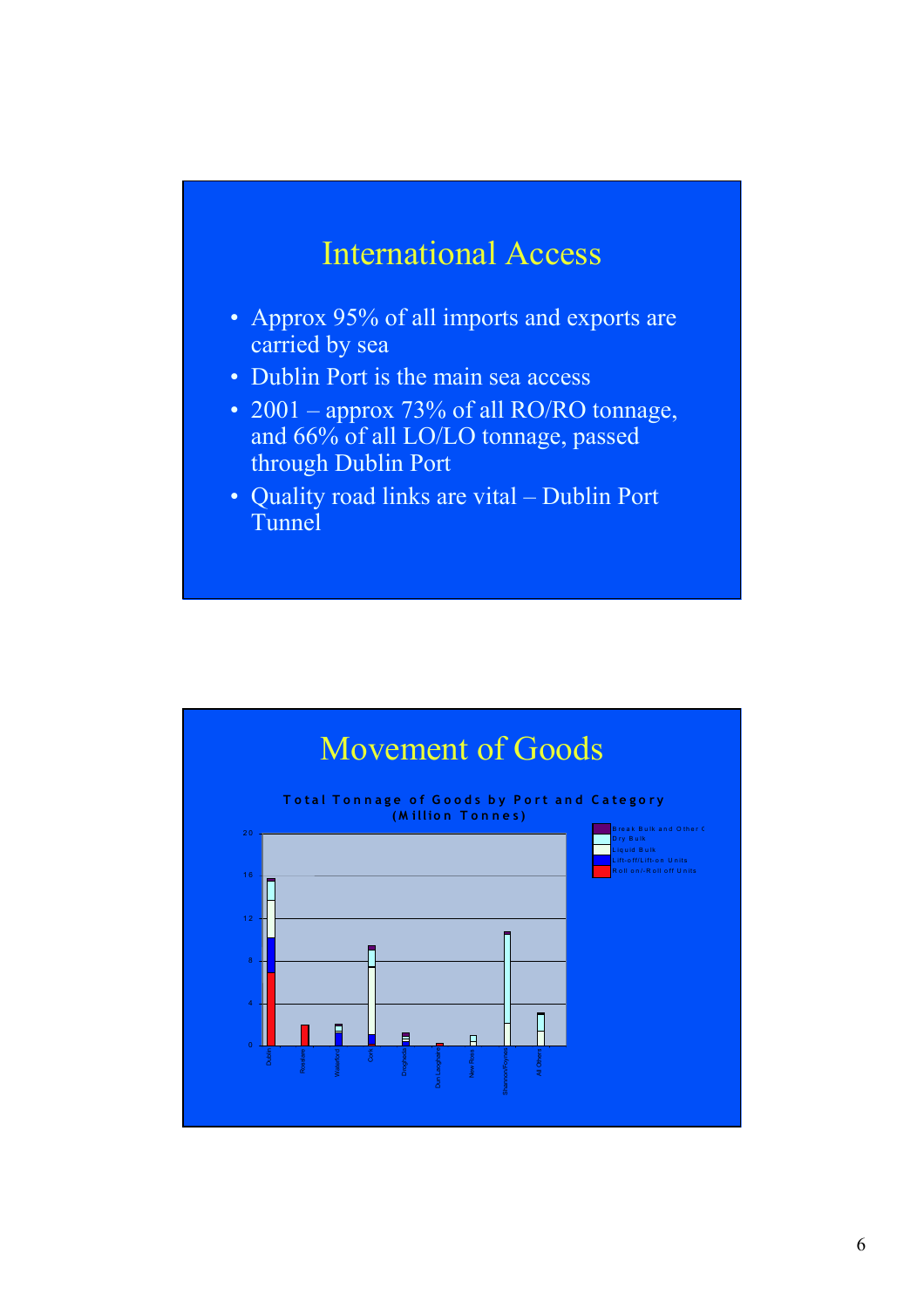

# Main modes of Transport - EU

|            | Car | Bus/Coach Tram Rail |       |       | Air   |
|------------|-----|---------------------|-------|-------|-------|
| 1970 74%   |     | $ 13\% $            | $2\%$ | 10%   | $2\%$ |
| 1997   79% |     | 8%                  | $1\%$ | $6\%$ | $7\%$ |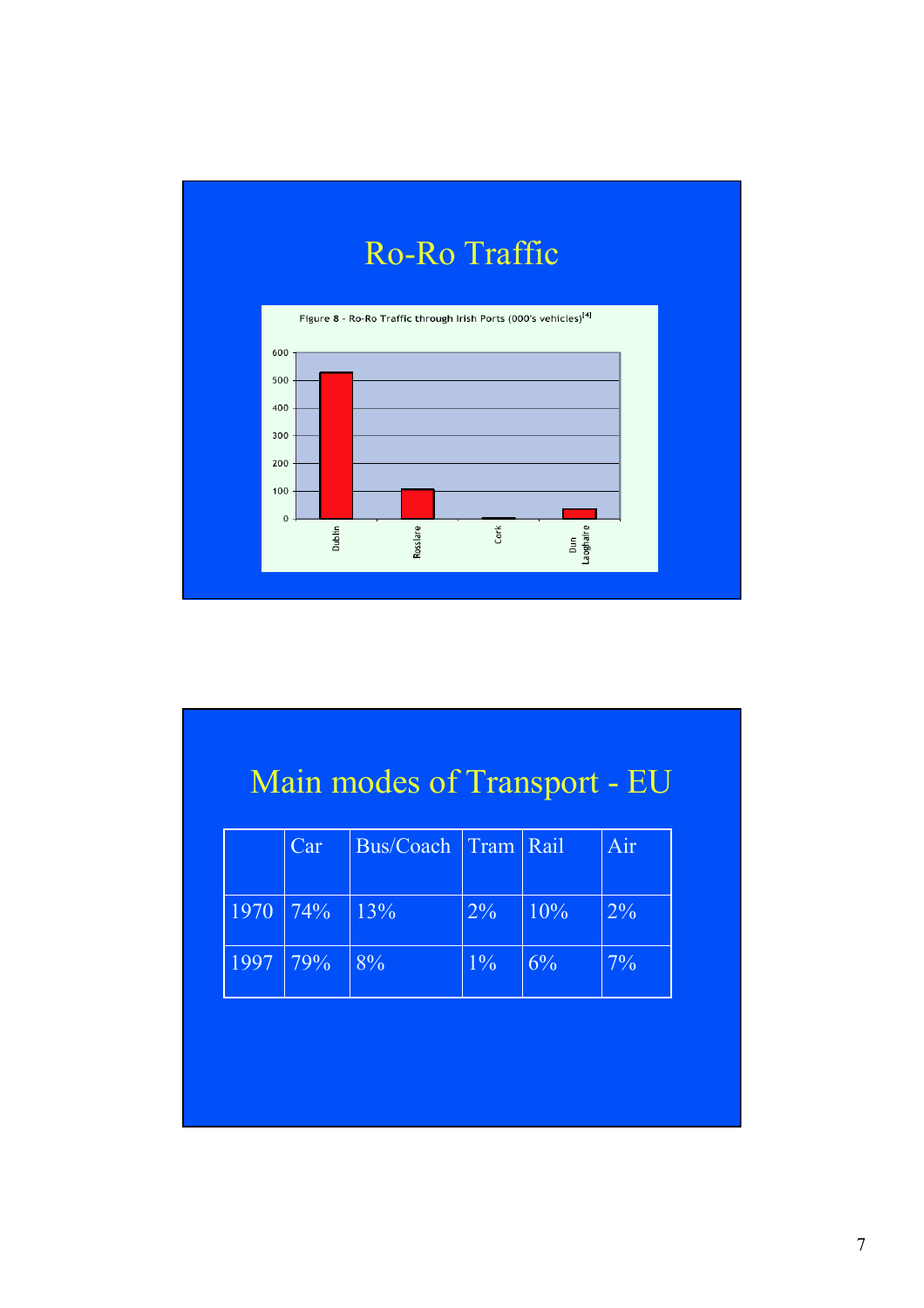|      | Road | Rail | Waterways | Pipelines | Intra-<br>sea |
|------|------|------|-----------|-----------|---------------|
| 1970 | 412  | 283  | 103       | 66        | 472           |
| 1997 | 1202 | 237  | 119       | 86        | 1124          |

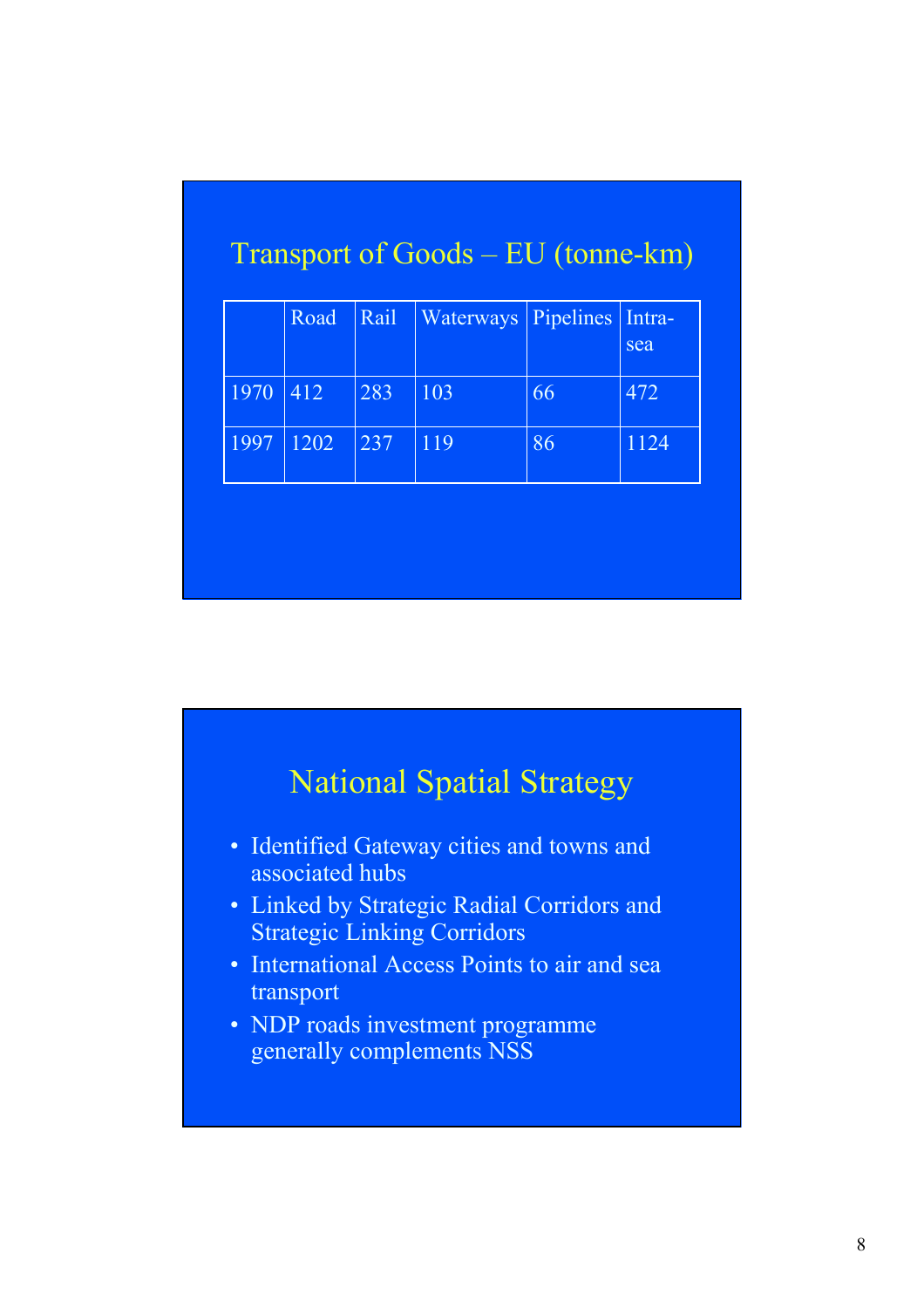## National Spatial Strategy

- Seeks to encourage improved regional development
- Improved connections between the gateway towns and cities
- Focus on international access, particularly through Dublin Port and Airport, while promoting alternative locations for port activities



- Planned investment in road infrastructure between 2000 and 2006
- Underpins the NSS
- 5 strategic interurban routes linking Galway, Cork, Limerick, Waterford, and Belfast, with Dublin
- Motorway/High Quality Dual Carriageway network – high capacity and safety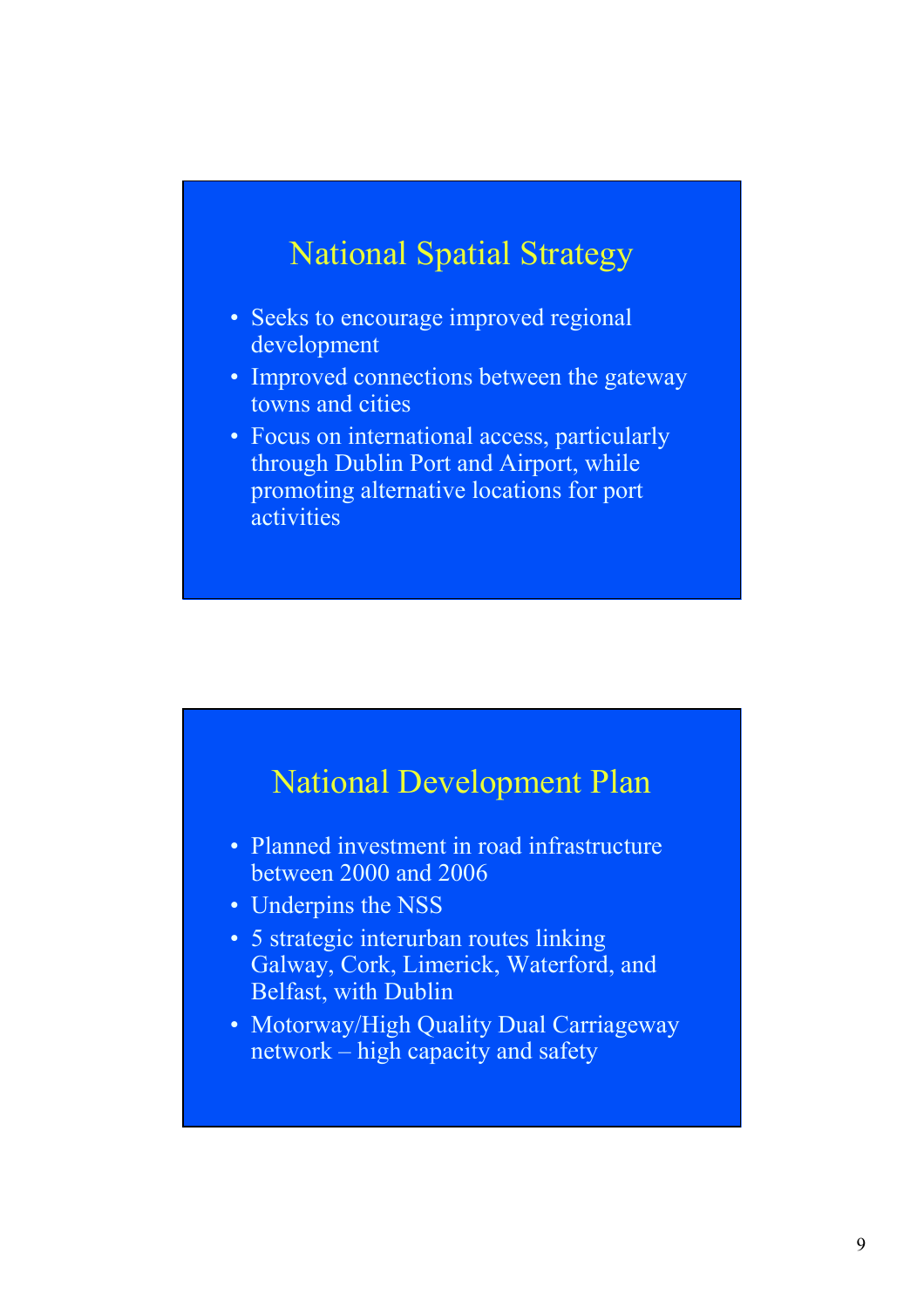## National Development Plan

- Major improvements on other national routes
- Completion of the M50 motorway and Dublin Port Tunnel
- Improvements to the radial routes approaching the M50, and the M50 Upgrade to three lanes
- Investigation of the feasibility of new routes